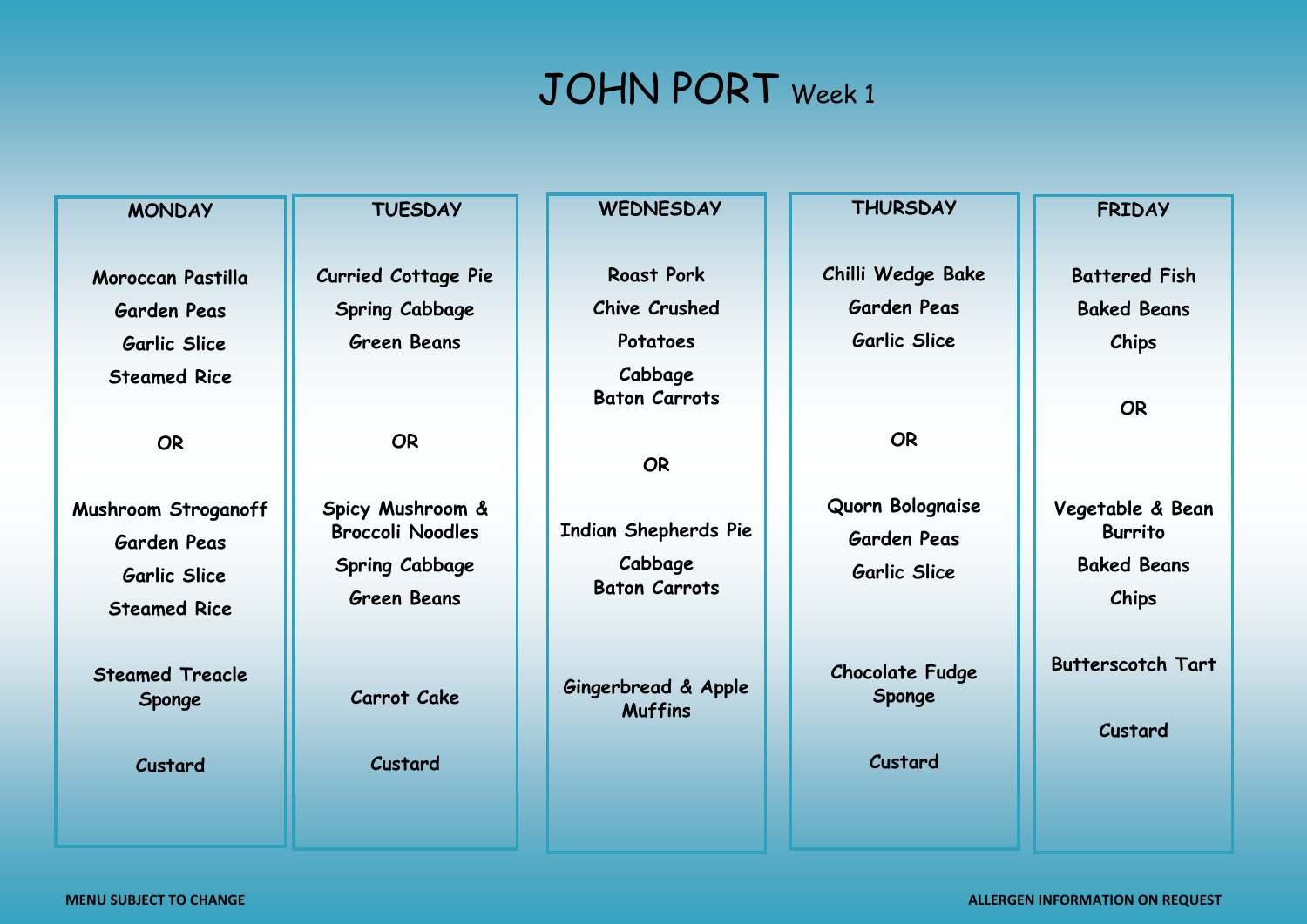## JOHN PORT Week 2

**Sticky Chicken Noodles Roast Butternut Squash Fresh Broccoli Provencal Potatoes**

**MONDAY**

**OR**

**Cheese Whirl Roast Butternut Squash Fresh Broccoli Provencal Potatoes**

**Cornflake Shortcake**

**Custard**

### **TUESDAY**

**Beef Taco Garden Peas Coconut Rice**

**OR**

**Sweet Potato & Chick Pea Dhal Garden Peas Coconut Rice**

**Lemon Topped Sponge**

**Custard**

**WEDNESDAY**

**Roast Chicken Roast Vegetables Creamed Potatoes**

**OR**

**Roast Pepper Quiche Roast Vegetables Creamed Potatoes**

**Apple & Date Crumble**

**Custard**

#### **THURSDAY**

**Goat Curry Bang Bang Cauliflower Steamed Rice**

**OR**

**Indian Fried Rice with Quorn Mince Bang Bang Cauliflower Steamed Rice**

**Marble Fruity Sponge**

**Custard**

#### **FRIDAY**

**Salmon Fishcake Baked Beans Oven Wedges**

**OR**

**Spicy Sweet Corn Fritters Baked Beans Oven Wedges**

**Banana & Raisin Flapjack**

**Custard**